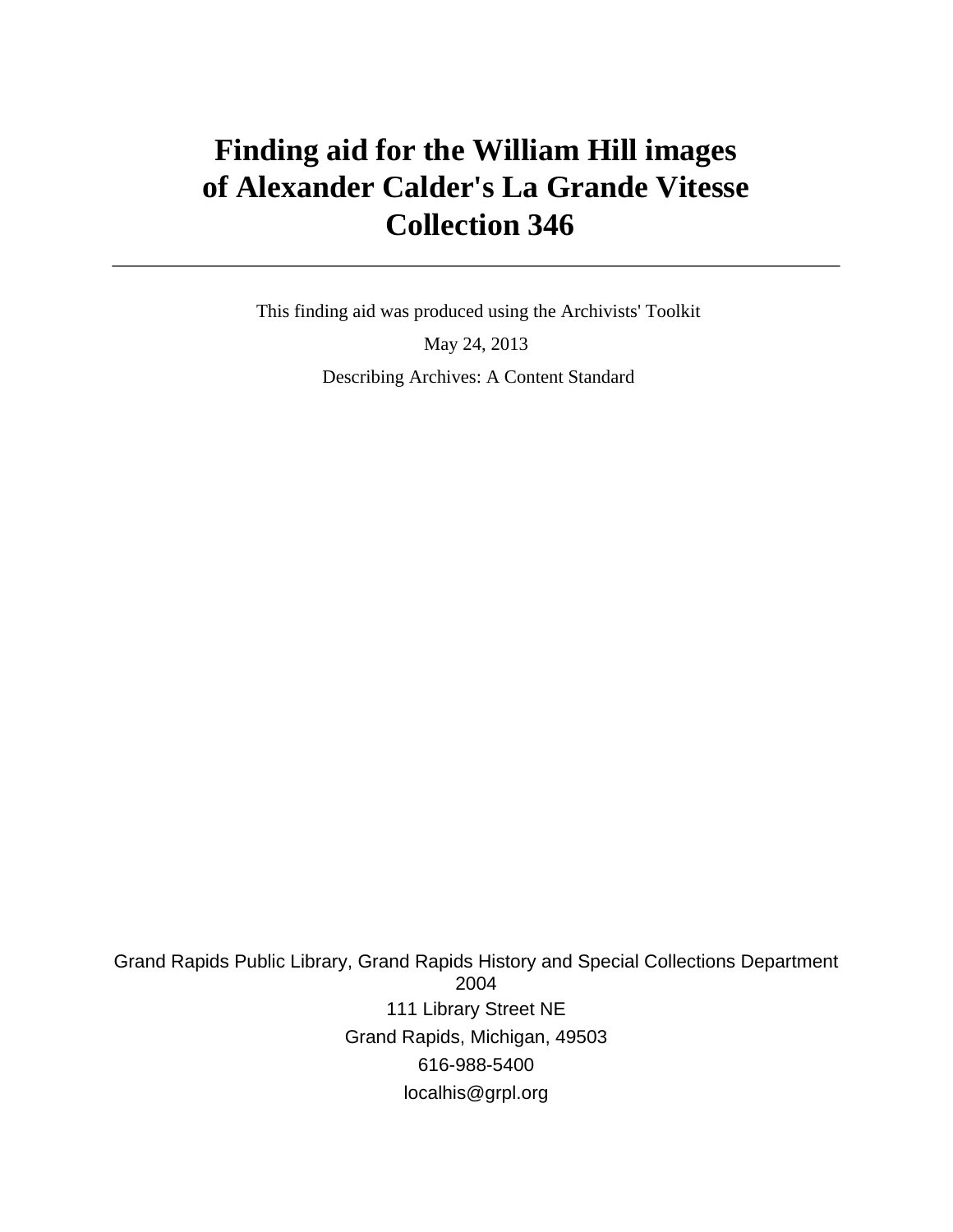# **Table of Contents**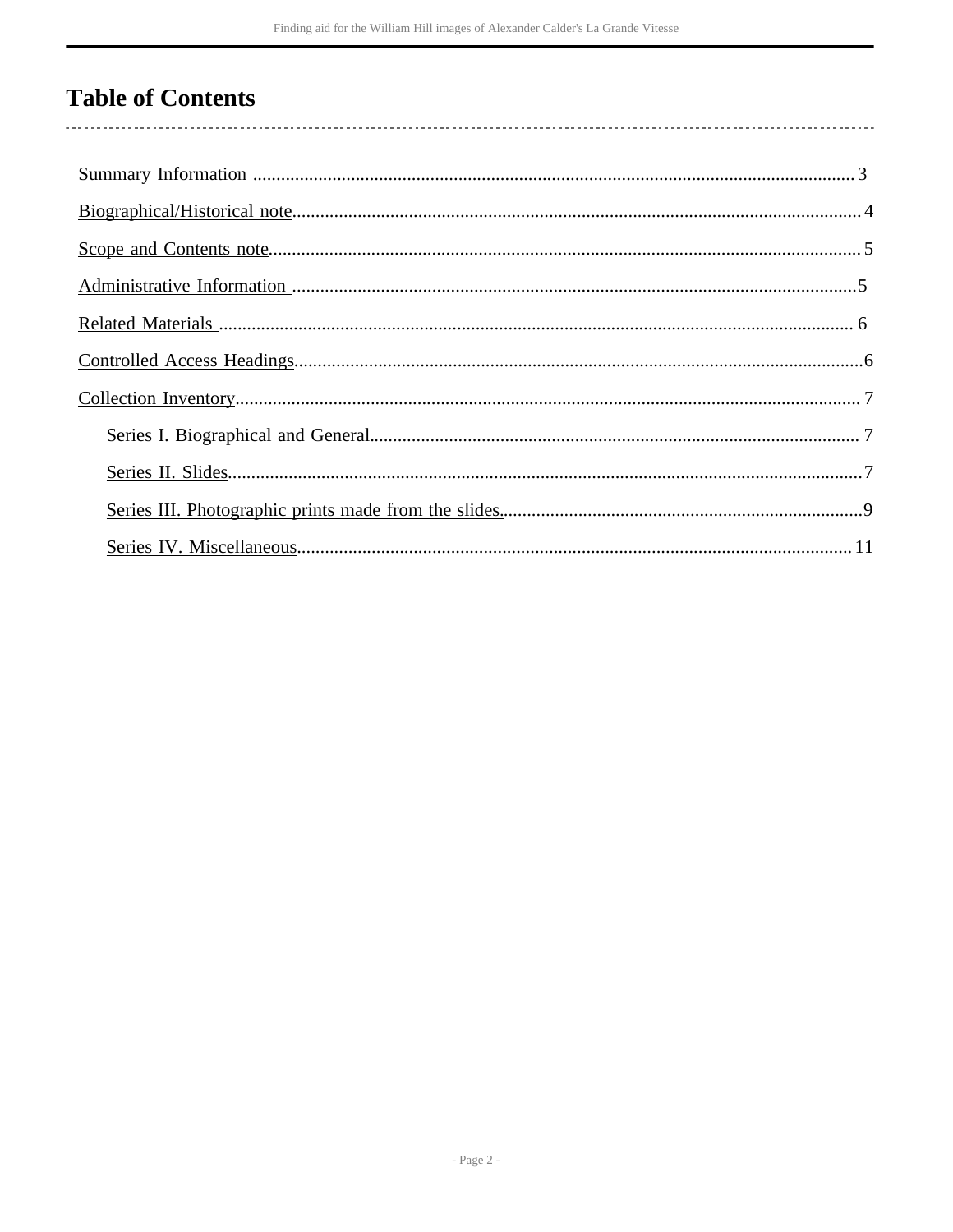# <span id="page-2-0"></span>**Summary Information**

| <b>Repository</b>             | Grand Rapids Public Library, Grand Rapids History and Special<br><b>Collections Department</b>                                                                                                                                                                                                                                                                                                                                                                |
|-------------------------------|---------------------------------------------------------------------------------------------------------------------------------------------------------------------------------------------------------------------------------------------------------------------------------------------------------------------------------------------------------------------------------------------------------------------------------------------------------------|
| <b>Creator - Photographer</b> | Hill, William                                                                                                                                                                                                                                                                                                                                                                                                                                                 |
| <b>Title</b>                  | William Hill images of Alexander Calder's La Grande Vitesse                                                                                                                                                                                                                                                                                                                                                                                                   |
| <b>Date</b>                   | circa June 1969                                                                                                                                                                                                                                                                                                                                                                                                                                               |
| <b>Extent</b>                 | 0.8 Linear feet Two boxes                                                                                                                                                                                                                                                                                                                                                                                                                                     |
| Language                      | English                                                                                                                                                                                                                                                                                                                                                                                                                                                       |
| <b>Abstract</b>               | William Hill is a photographer in Grand Rapids, Michigan who<br>documented the installation of Alexander Calder's La Grande Vitesse. The<br>collection includes color slides showing the construction of the sculpture<br>on the plaza at Vandenberg Center and the dedication ceremony. Also<br>included is information relating to the Big Red Thing project at Grand<br>Valley State University (circa 2007) and some biographical information<br>on Hill. |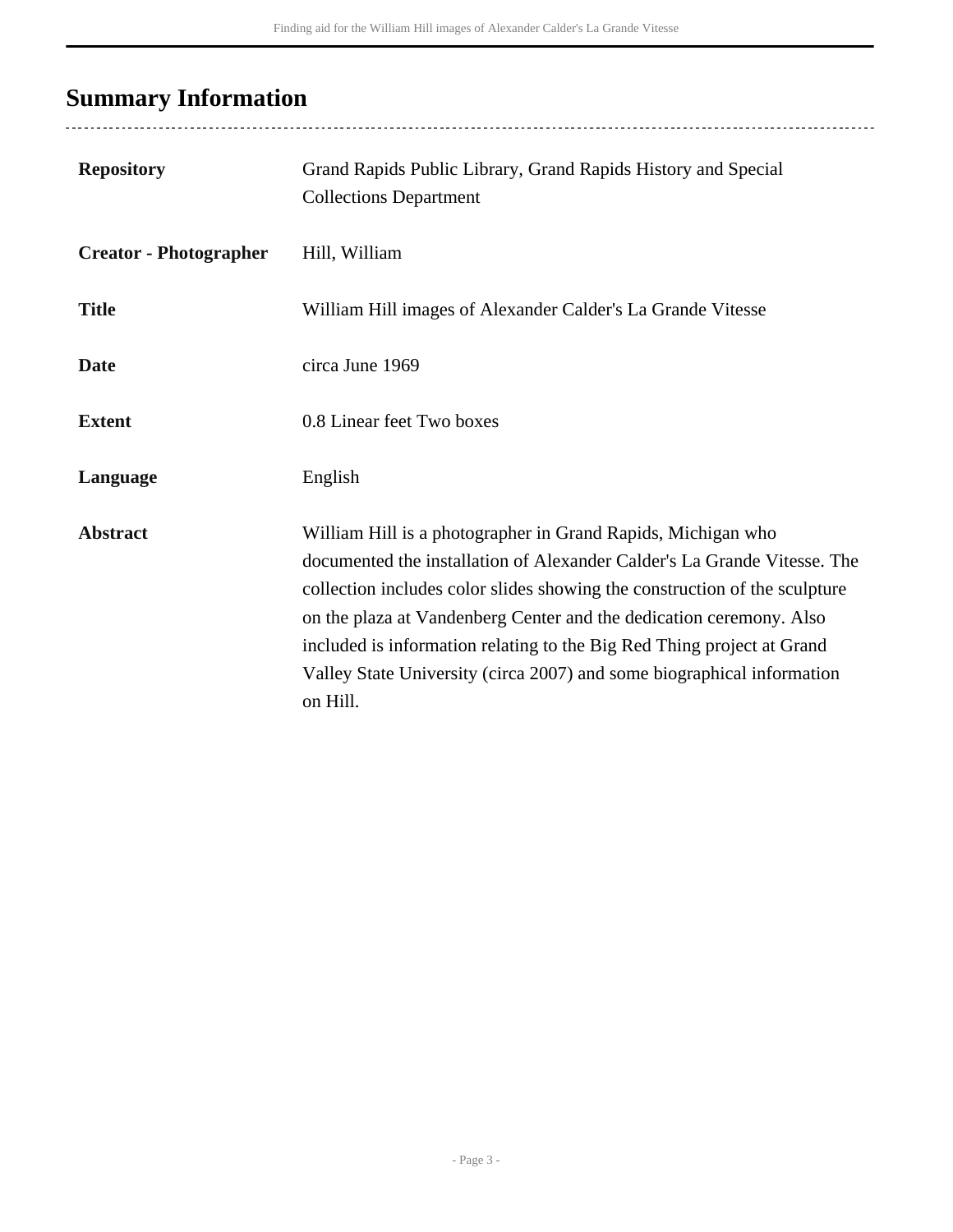## <span id="page-3-0"></span>**Biographical/Historical note**

After returning to Grand Rapids from the military around 1947, Bill Hill attended courses at the Art Center in St. Cecilia's, and briefly at Kendall College. Without yet completing the degree, he interviewed for a job at the Oliver Machinery Company, and was hired on the spot. He stayed for 41 years, retiring at the beginning of the 1990s. Bill married Betty Jane Konwinski Hill in 1947? and they had three children, Jodi, Scott and Craig. She died in March 2007.

Bill Hill's art interests include photography. He has participated in three camera clubs over the years, and while his work is of professional quality, he has not practiced photography as a profession.

As with many others, he became interested in the Vandenberg Center Sculpture Project, which awarded internationally known artist Alexander Calder the project to create a monumental stabile, for the plaza in front of the new City and County Buildings. As the May 1969 time approached for the actual construction of the sculpture, Bill Hill was one of those interested in documenting the experience visually, using his photography skills. Before or after his work schedule for Oliver Machinery, or during his work breaks, he took pictures of the progress of the construction of the sculpture. The physical layout and attachment of the metal pieces was done by Haven Busch, and Bill became acquainted with their foreman, Don Cronkite. As the pieces went together, Bill documented the work of the welders, and then the painters from Kooi, becoming acquainted with all of these crews during the process. He documented the placement of the building permit sign and the copyright sign temporarily on the sculpture. He learned that the bolts were all designed by Calder with his mark, and that they were all inserted in the same direction. He learned that Calder himself had mixed the paints, shipped over from France, for the initial painting of the sculpture.

Given access to spaces above the sculpture, in the new City Building just being constructed, and in the Union Bank building across the street, he took bird's eye views. He spent time at the Art Museum, looking at the exhibit of Calder's work there, and taking some photographs. He came to know some of the various officials involved in the project, such as Nancy Mulnix, who was instrumental in starting the project and keeping it going.

As the plane carrying Alexander Calder and his family came to Grand Rapids in June 1969, Bill Hill was standing near the La Grande Vitesse sculpture, capturing a picture of the plane in the sky overhead. During the visit to the site, following the formal motorcade, Bill Hill was one of several photographers who took pictures of Calder with the old City Hall in the background, as well as those with the new City Hall. He also captured an image of Calder with other officials, such as the Mayor, Christian Sonnevelt, giving the key to the City to Calder. Bill had the foresight to have one of the painters paint the top of a Calder bolt, which he then had Calder sign his "CA" initials on top. That bolt is now in the collections of the Public Museum of Grand Rapids.

During the Celebration events, Bill Hill again captured pictures of the officials on the stand, the surrounding views, and the many individuals involved in and attending the events.

Bill Hill's views of La Grande Vitesse are both informative and artistic. His night view of the sculpture with the brightly lit grid of the City Building behind, provide the red on white view, in contrast to the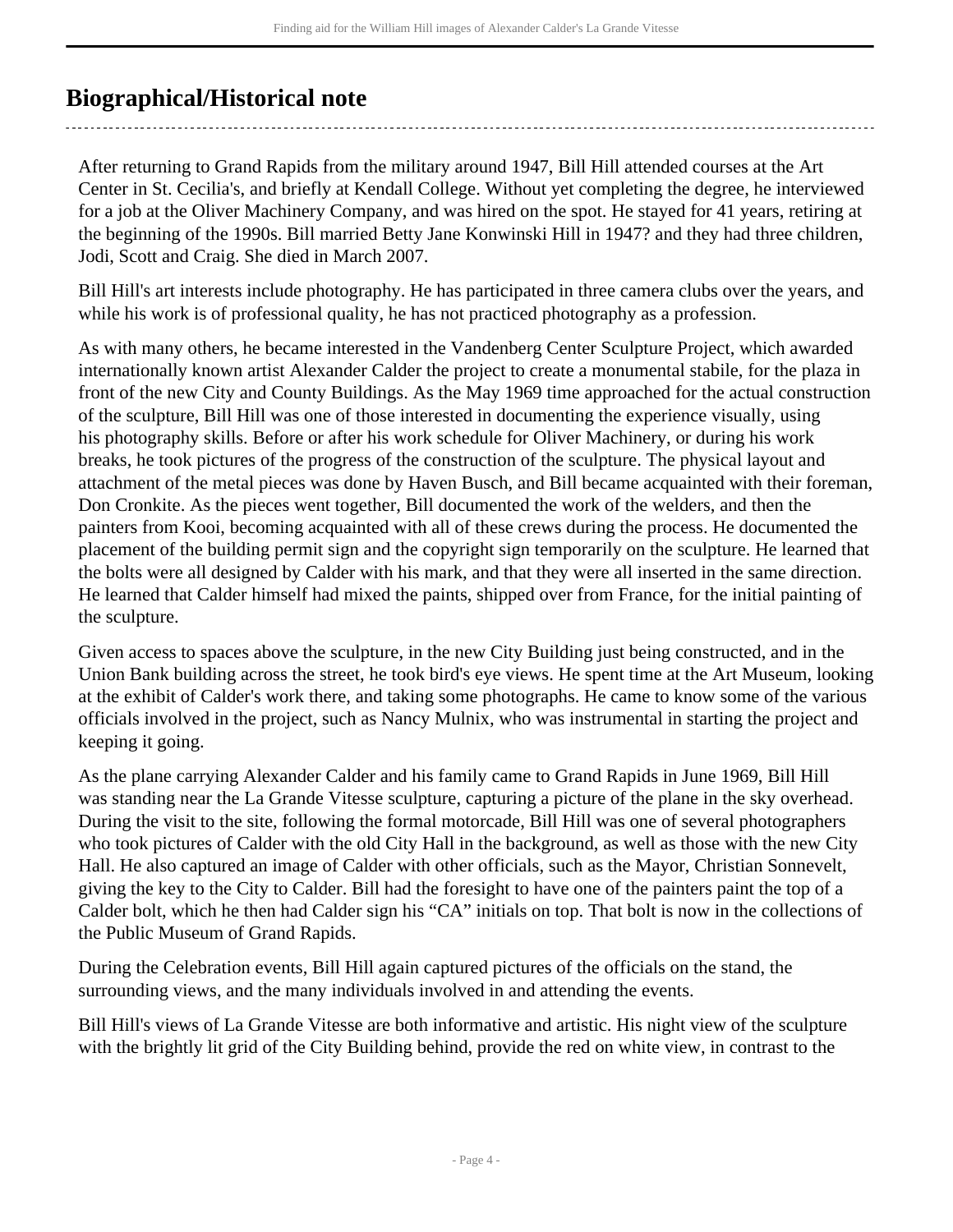usual red on black of the daytime City Building. Views show the colorful sparks of the welders torch as these masked men did their precision work. They show the acrobatics of the painters on the scaffolding and ladders as they balance to work on the object with cans and brushes. Another view of the sculpture captures it, through multiple grids of windows, with grids of support wires, with grids of other building windows behind, as a vibrant abstract.

Bill Hill was not an official photographer of the Calder project, but due to the high quality and information in his images, his photographs have become an important part of the historical records of this internationally significant art event.

A photograph of the photographer, Bill Hill, shown with a maquette of the La Grande Vitesse, ca. 1969, is included in this collection.

## <span id="page-4-0"></span>**Scope and Contents note**

The core of the William Hill collection is his photographs of the process of the construction and the celebration of the Alexander Calder monumental stable, in Grand Rapids, Michigan, La Grande Vitesse.

Some additional images and information relate to Hill's work with the "Big Red Thing" project at Grand Valley State University. Also, a few biographical items related to Hill have been added.

The native form of the images in the collection are the slides given by Hill. Copy prints made from these slides, by Corporate Color photo studio or using in house digital capabilities at the Library, provide larger views. Several of these were made for use in the 30th anniversary exhibit of the sculpture "Celebrating La Grande Vitesse : 35 Years on the Plaza."

### <span id="page-4-1"></span>**Administrative Information**

### **Publication Information**

Grand Rapids Public Library, Grand Rapids History and Special Collections Department 2004

### **Immediate Source of Acquisition note**

William Hill, accession numbers 1994.031 and 2007.041A/B.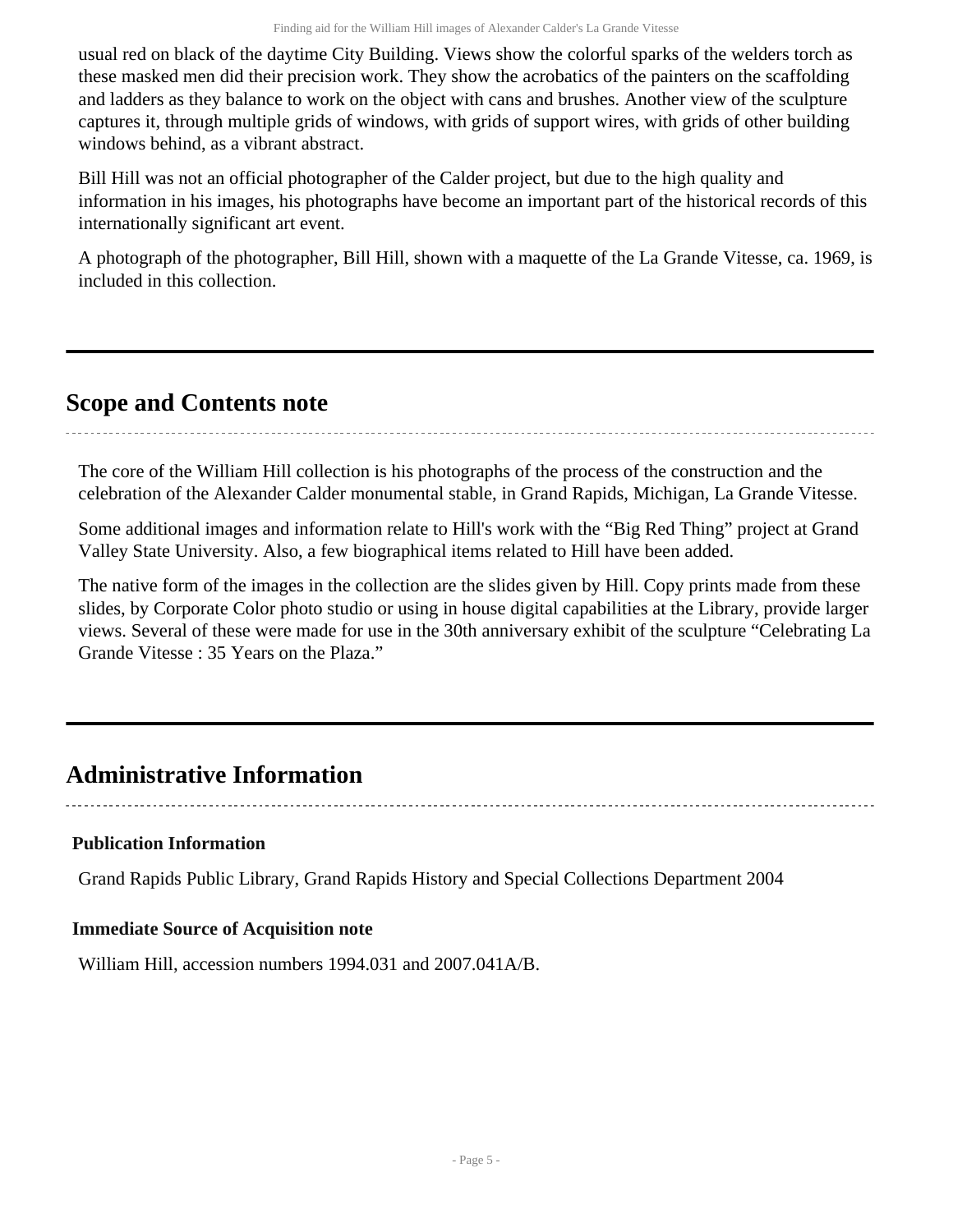## <span id="page-5-0"></span>**Related Materials**

 $\overline{a}$ 

L.

### **Related Archival Materials note**

Coll. 001, Nancy Mulnix Collection.

## <span id="page-5-1"></span>**Controlled Access Headings**

#### **Genre(s)**

• photographs

#### **Geographic Name(s)**

• Grand Rapids (Mich.) -- History

#### **Subject(s)**

• Grande Vitesse -- Calder, Alexander, 1898-1976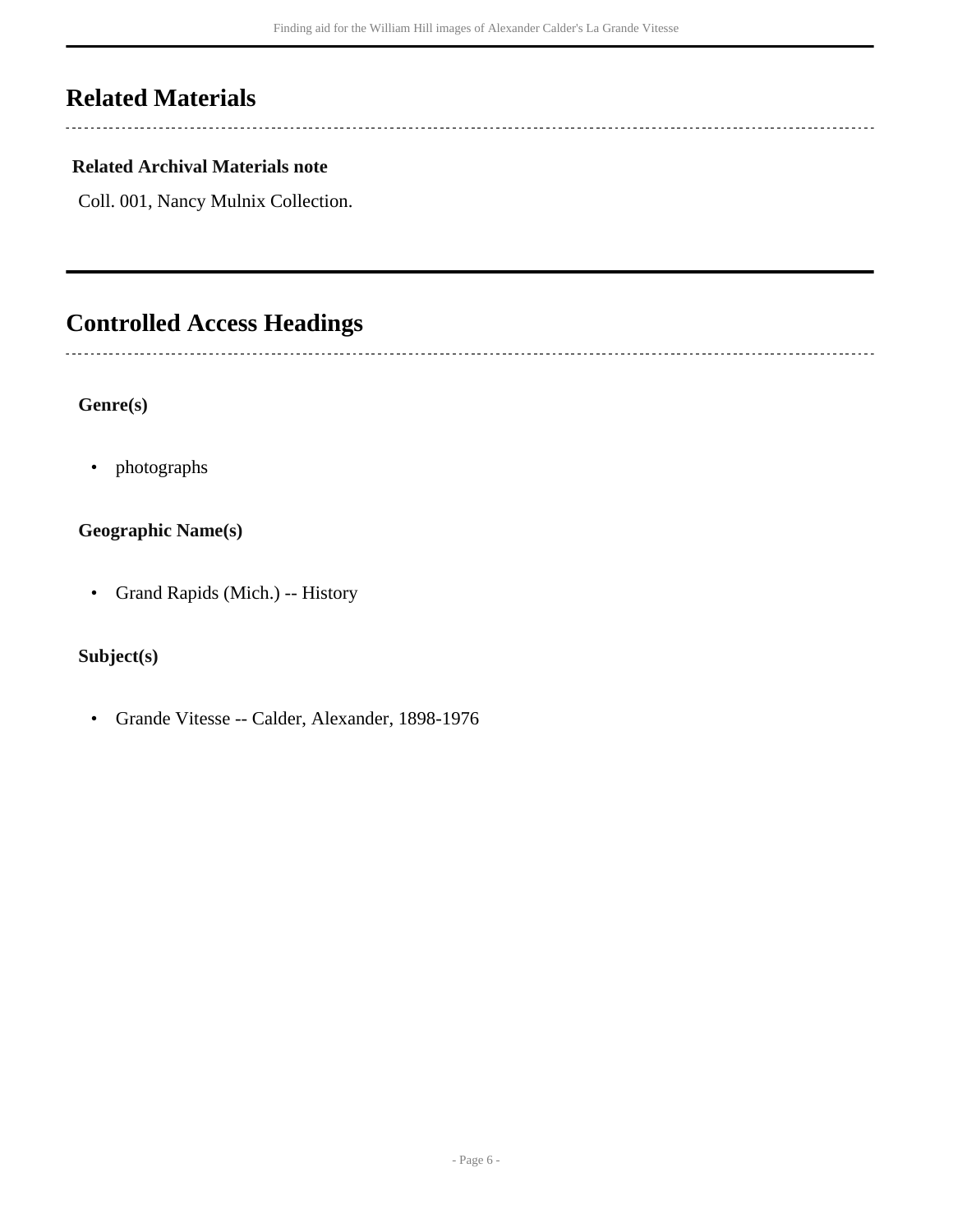## <span id="page-6-0"></span>**Collection Inventory**

<span id="page-6-1"></span>**Series I. Biographical and General.** 

|                                                                  | <b>Box</b> |  |
|------------------------------------------------------------------|------------|--|
| Obituary. Betty Jane Hill. GR Press, Mar. 25, 2007. copy.        |            |  |
| Photos (2) 2007.041A: Bill Hill with La Grande Vitesse maquette. |            |  |

#### <span id="page-6-2"></span>**Series II. Slides**

#### **Scope and Contents note**

Notes: Slide Numbers 1-24 are those selected for use during the Calder 30th Anniversary exhibit, and have a corresponding color photographic print in Box 2. Other slides may be different, unique images or variants of those below. See also the Bill Hill Lecture at GVSU, which includes some of these images. Slides are not yet physically processed.

|                                                                           | <b>Box</b> |
|---------------------------------------------------------------------------|------------|
| #1 Interpreter newspaper pages with Calder La Grande Vitesse illustration |            |
| #2 Packing crate piece, with Mayor's address.                             |            |
| #3 Footings                                                               |            |
| #4 Building Permit                                                        |            |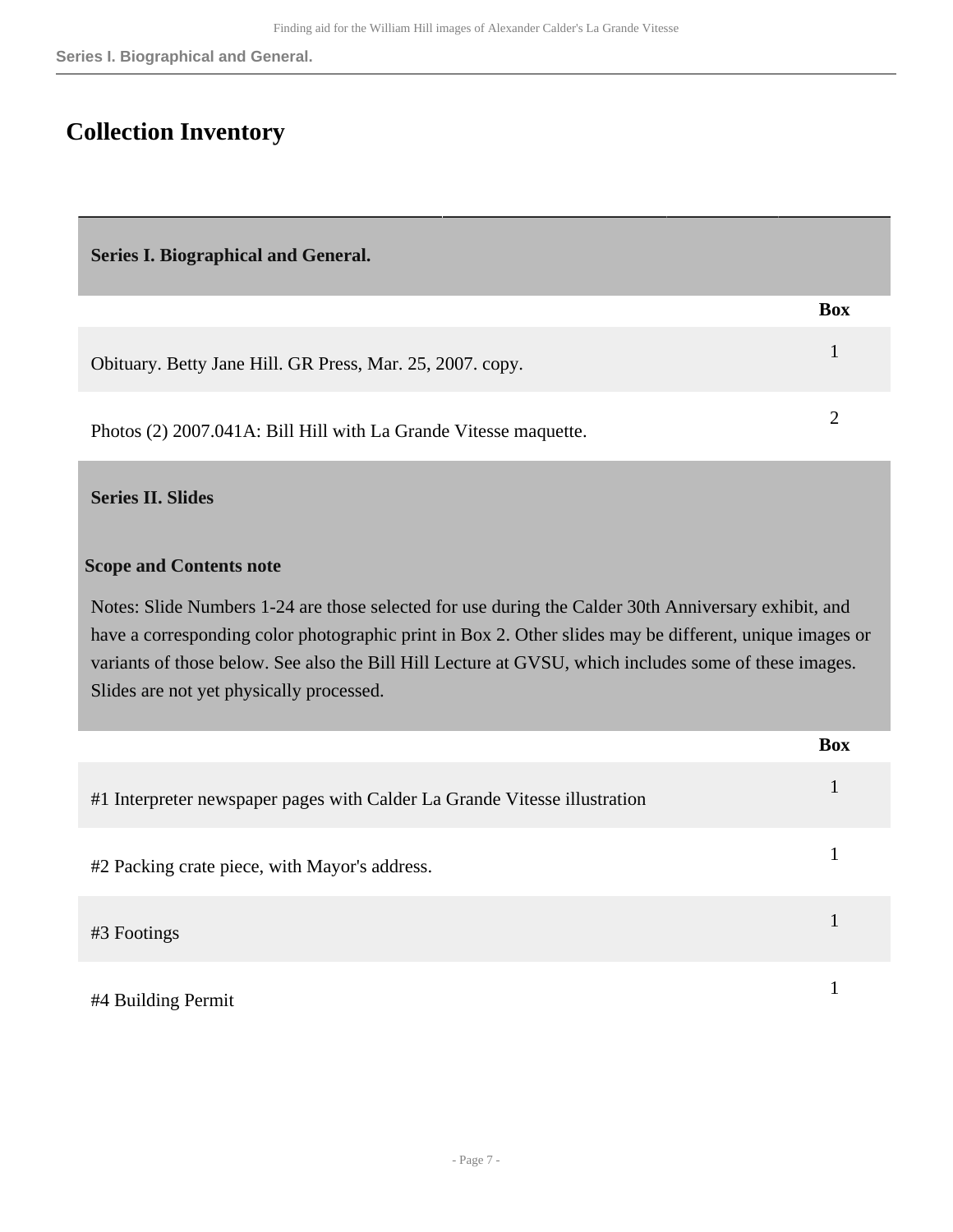| #5 "C A" Bolts                                                                                 | 1            |
|------------------------------------------------------------------------------------------------|--------------|
| #6 Welders. Near view of welder in mash, with his hands holding the torch up near his<br>face. | $\mathbf{1}$ |
| #7 Welders. Welder in reddish brown shirt welding seam of red sculpture.                       | $\mathbf{1}$ |
| #8 Welders. Welder in blue on a ladder.                                                        | 1            |
| #9 Kooi Painters on scaffolding.                                                               | $\mathbf{1}$ |
| #10 Copyright notice                                                                           | $\mathbf{1}$ |
| #11 Factual Highlights                                                                         | 1            |
| #12 Painter crouching with brush                                                               | $\mathbf{1}$ |
| #13 La Grande Vitesse w. scaffolding, Union Bank behind, Old City Hall.                        | $\mathbf{1}$ |
| #14 Kooi Painters on top. Calder Red.                                                          | 1            |
| #15 Alexander Calder in red shirt, La Grande Vitesse behind.                                   | $\mathbf{1}$ |
| #16 Rendering, La Grande Vitesse, artist unknown                                               | $\mathbf{1}$ |
| #17 La Grande Vitesse at night with City Building behind                                       | $\mathbf{1}$ |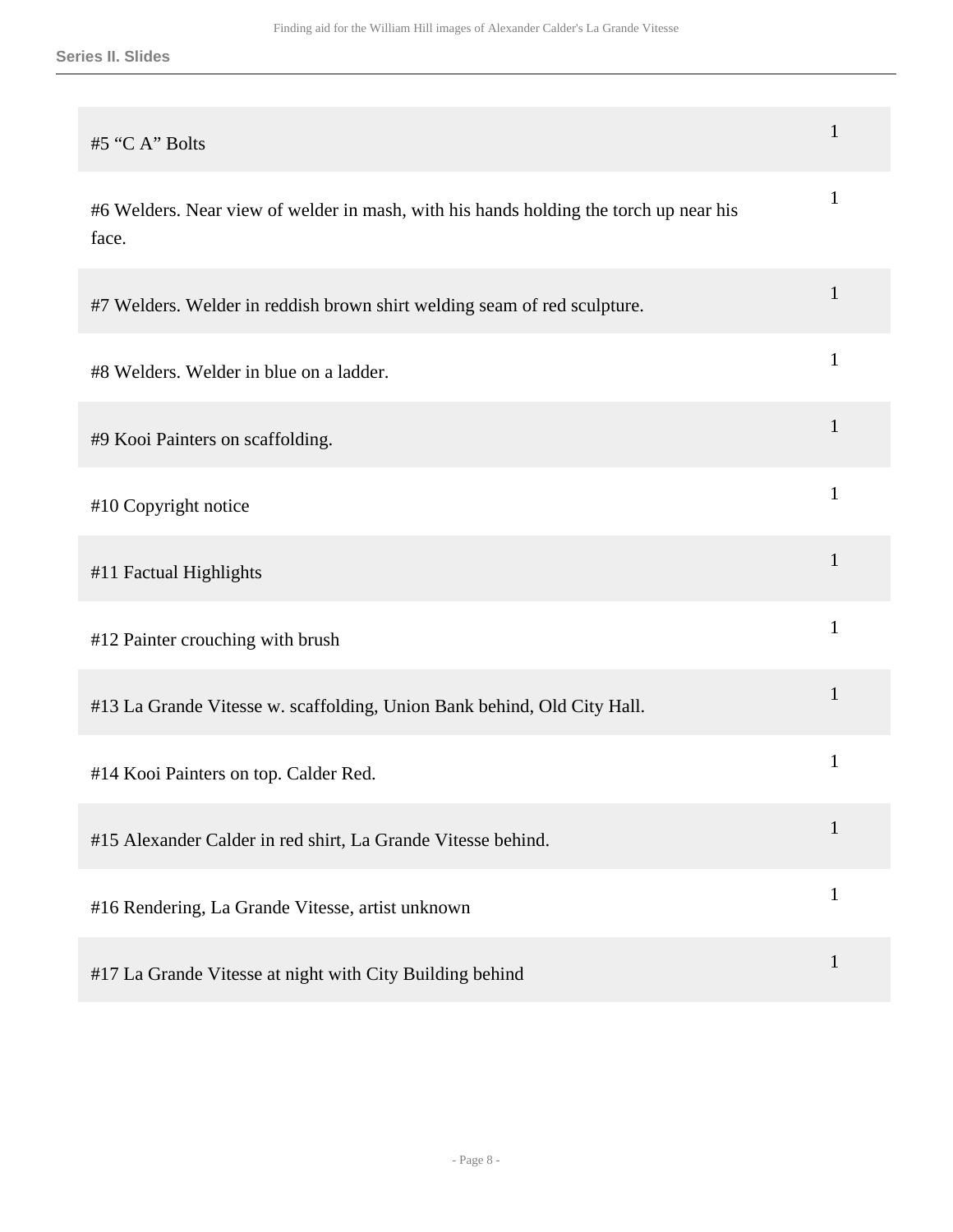**Series III. Photographic prints made from the slides.**

| #18 Grand Rapids symphony, Dedication of La Grande Vitesse, June 14, 2004.           |   |
|--------------------------------------------------------------------------------------|---|
| #19 Museum Exhibit Poster                                                            | 1 |
| #20 Detail                                                                           |   |
| #21 Detail                                                                           | 1 |
| #22 Detail                                                                           | 1 |
| #23 Detail                                                                           |   |
| #24 Grids. View of La Grande Vitesse through black lines with the Union Bank behind. |   |

<span id="page-8-0"></span>**Series III. Photographic prints made from the slides.** 

#### **Scope and Contents note**

Copy prints of slide nos. 1-24 were made in 2004, for possible reproduction in the "Celebrating La Grande Vitesse : 35 Years on the Plaza" exhibit. Most of these printed images were used in that exhibit, and some were also used in the digital version of the exhibit on the Grand Rapids Public Library website. Other prints will gradually be added as necessary for use.

|                                                                           | <b>Box</b> | Folder |
|---------------------------------------------------------------------------|------------|--------|
| #1 Interpreter newspaper pages with Calder La Grande Vitesse illustration |            |        |
| #2 Packing crate piece, with Mayor's address.                             |            |        |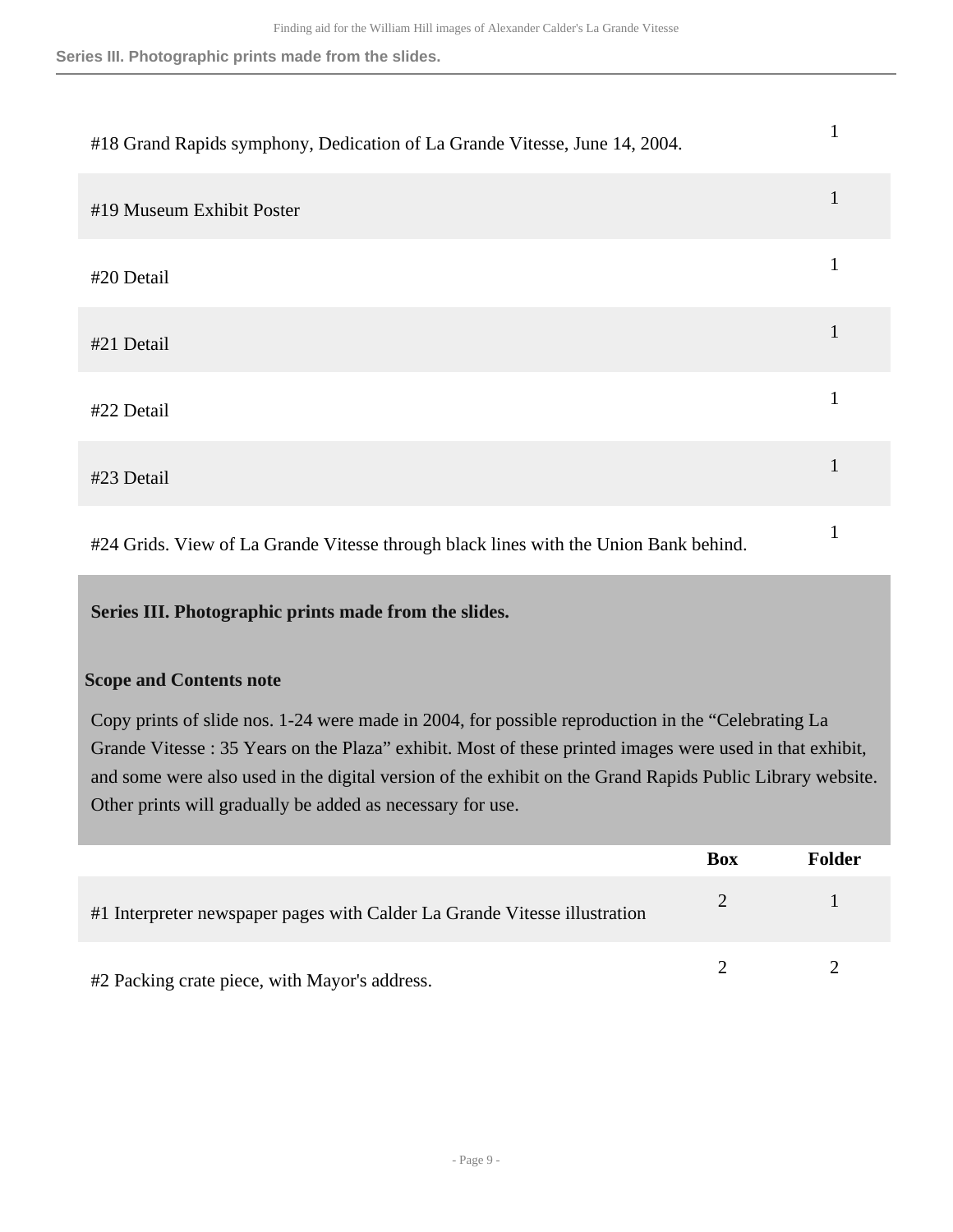**Series III. Photographic prints made from the slides.**

| #3 Footings                                                                                    | $\overline{2}$ | 3              |
|------------------------------------------------------------------------------------------------|----------------|----------------|
| #4 Building Permit                                                                             | $\overline{2}$ | $\overline{4}$ |
| #5 "C A" Bolts                                                                                 | $\mathbf{2}$   | 5              |
| #6 Welders. Near view of welder in mash, with his hands holding the torch<br>up near his face. | $\mathbf{2}$   | 6              |
| #7 Welders. Welder in reddish brown shirt welding seam of red sculpture.                       | $\overline{2}$ | 6              |
| #8 Welders. Welder in blue on a ladder.                                                        | $\overline{2}$ | 6              |
| #9 Kooi Painters on scaffolding.                                                               | $\overline{2}$ | $\tau$         |
| #10 Copyright notice                                                                           | $\overline{2}$ | 8              |
| #11 Factual Highlights                                                                         | $\mathbf{2}$   | 9              |
| #12 Painter crouching with brush                                                               | $\overline{2}$ | 10             |
| #13 La Grande Vitesse w. scaffolding, Union Bank behind, Old City Hall.                        | $\overline{2}$ | 11             |
| #14 Kooi Painters on top. Calder Red.                                                          | $\overline{2}$ | 12             |
| #15 Alexander Calder in red shirt, La Grande Vitesse behind.                                   | $\mathbf{2}$   | 13             |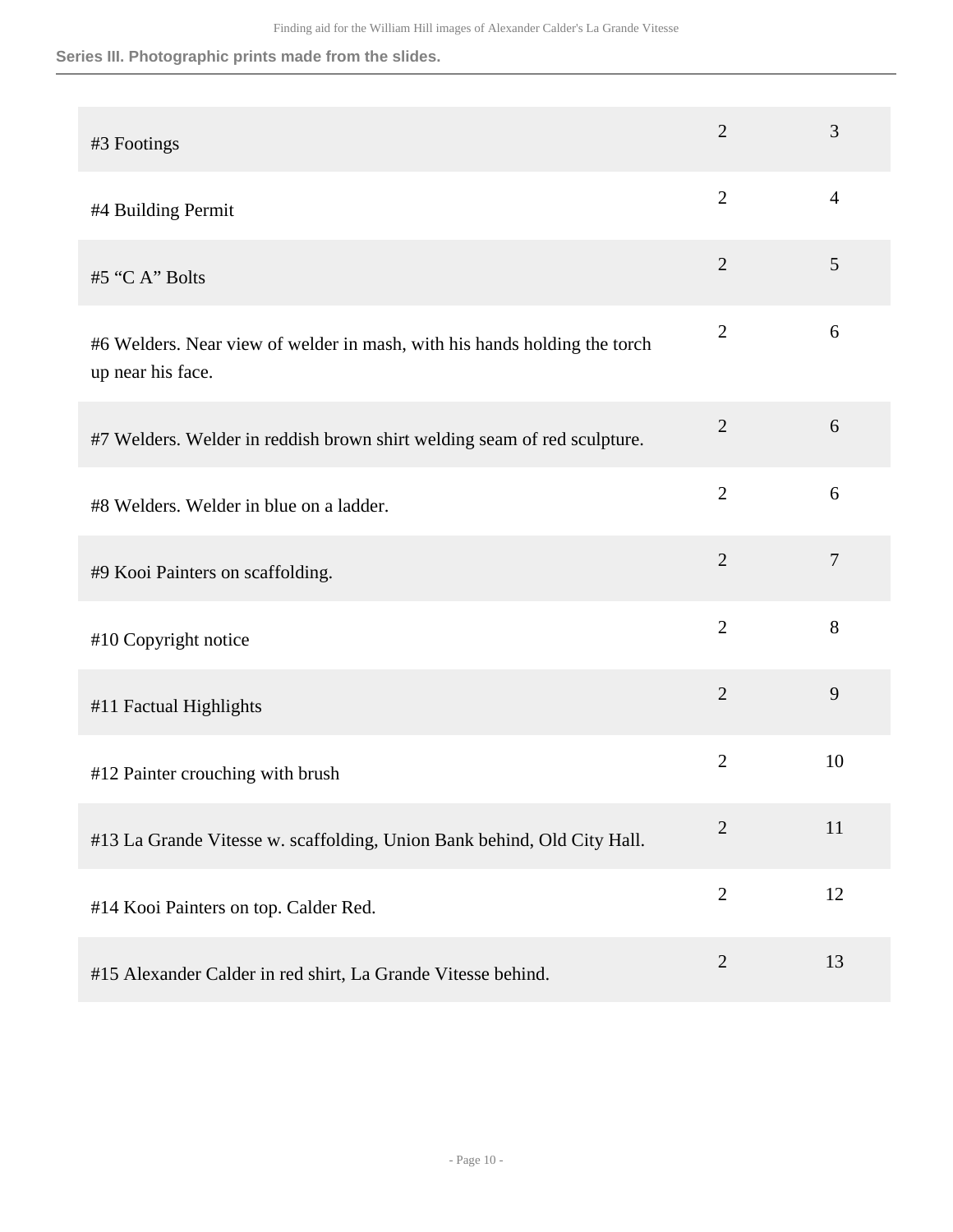**Series IV. Miscellaneous**

<span id="page-10-0"></span>

| #16 Rendering, La Grande Vitesse, artist unknown                                                                             | $\overline{2}$    | 14         |
|------------------------------------------------------------------------------------------------------------------------------|-------------------|------------|
| #17 La Grande Vitesse at night with City Building behind (2, one small<br>without borders, one 8x10 with borders.            | $\overline{2}$    | 15         |
| #18 Grand Rapids symphony, Dedication of La Grande Vitesse, June 14,<br>2004.                                                | $\mathbf{2}$      | 16         |
| #19 Museum Exhibit Poster                                                                                                    | $\overline{2}$    | 17         |
| #20 Detail                                                                                                                   | $\overline{2}$    | 18         |
| #21 Detail                                                                                                                   | $\overline{2}$    | 18         |
| #22 Detail                                                                                                                   | $\overline{2}$    | 18         |
| #23 Detail                                                                                                                   | $\overline{2}$    | 18         |
| #24 Grids. View of La Grande Vitesse through black lines with the Union<br>Bank behind.                                      | $\overline{2}$    | 19         |
| <b>Series IV. Miscellaneous</b>                                                                                              |                   |            |
|                                                                                                                              | <b>Collection</b> | <b>Box</b> |
| Bill Hill documents the Big Red Thing. [poster]. From his presentation<br>March 14, [2007] at Grand Valley State University. | 224               | 33         |

**Box**